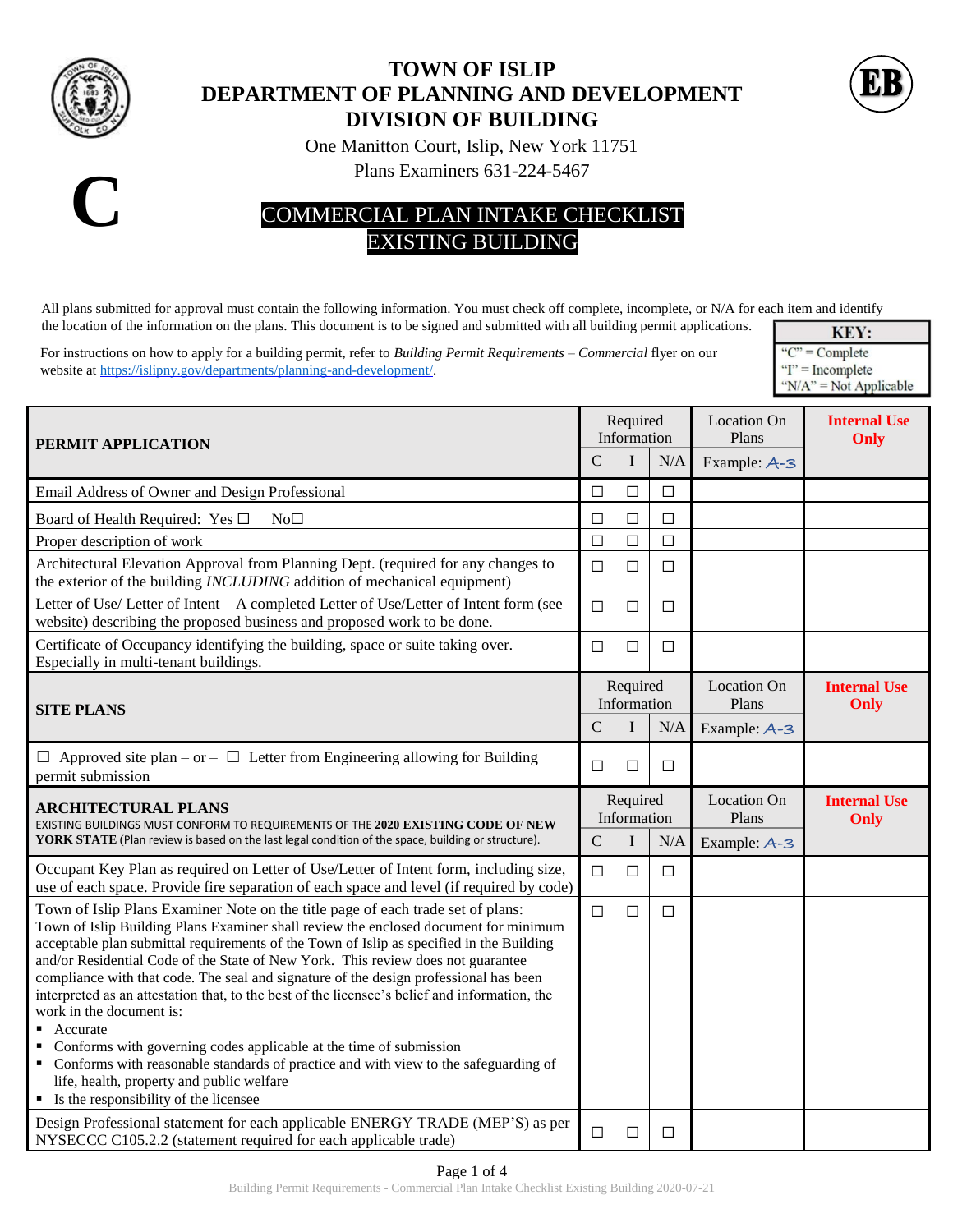| Town of Islip Design Requirements Geographic Table (located on our website)                                                                                                                                                                                                                                                                                                                                                                                                                                                   | $\Box$                  | □      | $\Box$ |                      |                     |
|-------------------------------------------------------------------------------------------------------------------------------------------------------------------------------------------------------------------------------------------------------------------------------------------------------------------------------------------------------------------------------------------------------------------------------------------------------------------------------------------------------------------------------|-------------------------|--------|--------|----------------------|---------------------|
| Method selected according to 2020 NYSEBC 301.1 - Prescriptive, Work Area,<br>Performance, for Repair, Alteration, Change of Occupancy or Use and Additions.<br>(For additions, provide the TOIBES* form).<br>Provide an analysis indicating "How" you are meeting compliance for each applicable                                                                                                                                                                                                                              | □                       | $\Box$ | □      |                      |                     |
| section. (If you choose to comply with the intent of the ENTIRE 2020 BCNYS, you<br>may do so as allowed by EBCNYS Chapter 5 for Addition, Alteration, Change of<br>Occupancy and historic buildings).                                                                                                                                                                                                                                                                                                                         |                         |        |        |                      |                     |
| Shell only vacant buildings that have never been granted a legal use cannot use the<br>NYS Existing Building Code.<br>(Provide a TOIBES for new construction when applicable)<br>*(TOIBES) Town of Islip Building Evaluation Summary: Required for any<br>ADDITION and SHELL ONLY VACANT buildings occupied WITHOUT the<br>benefit of a Certificate of Occupancy for any specific use. Visit the Town of Islip<br>website under Permits and Records and search for "New York State Building Code<br>Evaluation Summary" form. | □                       | □      | □      |                      |                     |
| All applicable building data (former legal use, proposed use, building type, sprinklers,<br>building areas, rating separation, label spaces based on use with square footage and<br>occupant load calculation.                                                                                                                                                                                                                                                                                                                | $\Box$                  | $\Box$ | $\Box$ |                      |                     |
| Egress plan - travel distance, number of exits, door sizes, corridor and stair width                                                                                                                                                                                                                                                                                                                                                                                                                                          | $\Box$                  | $\Box$ | □      |                      |                     |
| Demolition plan (IF APPLICABLE)                                                                                                                                                                                                                                                                                                                                                                                                                                                                                               | $\Box$                  | $\Box$ | $\Box$ |                      |                     |
| Existing floor plan                                                                                                                                                                                                                                                                                                                                                                                                                                                                                                           | $\Box$                  | $\Box$ | $\Box$ |                      |                     |
| Allowable Building Area and Height calculations, including Frontage & Fire<br>Protection calculations (for Additions only)                                                                                                                                                                                                                                                                                                                                                                                                    | ⊔                       | ⊔      | □      |                      |                     |
| Manufacturer specifications packages as required by Code.                                                                                                                                                                                                                                                                                                                                                                                                                                                                     | $\Box$                  | $\Box$ | $\Box$ |                      |                     |
| Windows & doors schedules with manufacturer, model, sizes, egress, projection<br>factor & calculations, U-Value, SGHC, VT, Design pressure, Air leakage and guard<br>information type. As applicable.                                                                                                                                                                                                                                                                                                                         | □                       | $\Box$ | □      |                      |                     |
| Drawings signed and sealed by a NYS Registered Design Professional, 24x36 max.<br>(or as otherwise approved by Building Official)                                                                                                                                                                                                                                                                                                                                                                                             | $\Box$                  | $\Box$ | $\Box$ |                      |                     |
| Compliance with NYSEBC Chapter 15 for Construction Safeguards as applicable                                                                                                                                                                                                                                                                                                                                                                                                                                                   | $\Box$                  | □      | □      |                      |                     |
|                                                                                                                                                                                                                                                                                                                                                                                                                                                                                                                               | Required<br>Information |        |        | Location On<br>Plans | <b>Internal Use</b> |
| <b>STRUCTURAL PLANS</b>                                                                                                                                                                                                                                                                                                                                                                                                                                                                                                       | C                       | I      | N/A    | Example: A-3         | Only                |
| Structural work to include design parameters such as live loads, dead loads, wind,<br>snow, ponding, seismic etc. as per BCNYS 1603.                                                                                                                                                                                                                                                                                                                                                                                          | $\Box$                  | $\Box$ | □      |                      |                     |
| Special inspection approved agency information (BCNYS 1703)                                                                                                                                                                                                                                                                                                                                                                                                                                                                   | $\Box$                  | □      | $\Box$ |                      |                     |
| Statement of special inspections as per BCNYS 1704.3 and BCNYS 1705 for steel,<br>concrete, masonry, prefabricated items (wood, steel), soils, helical plies, bolting,<br>welding etc.                                                                                                                                                                                                                                                                                                                                        | □                       | □      | □      |                      |                     |
| Drawings signed and sealed by a NYS Registered Design Professional for all pre-<br>engineered assemblies, wood or steel trusses for roof and floor truss system (shop<br>drawings); 24x36 max. (or as otherwise approved by Building Official)                                                                                                                                                                                                                                                                                | $\Box$                  | □      | $\Box$ |                      |                     |
| All connections for Wood, Steel and Cold Formed Steel including fastening such as<br>bolting, welding and screws are to be detailed and called out.                                                                                                                                                                                                                                                                                                                                                                           | $\Box$                  | $\Box$ | $\Box$ |                      |                     |
| Town of Islip Structural Affidavits (For any substantial structural work)                                                                                                                                                                                                                                                                                                                                                                                                                                                     | $\Box$                  | □      | $\Box$ |                      |                     |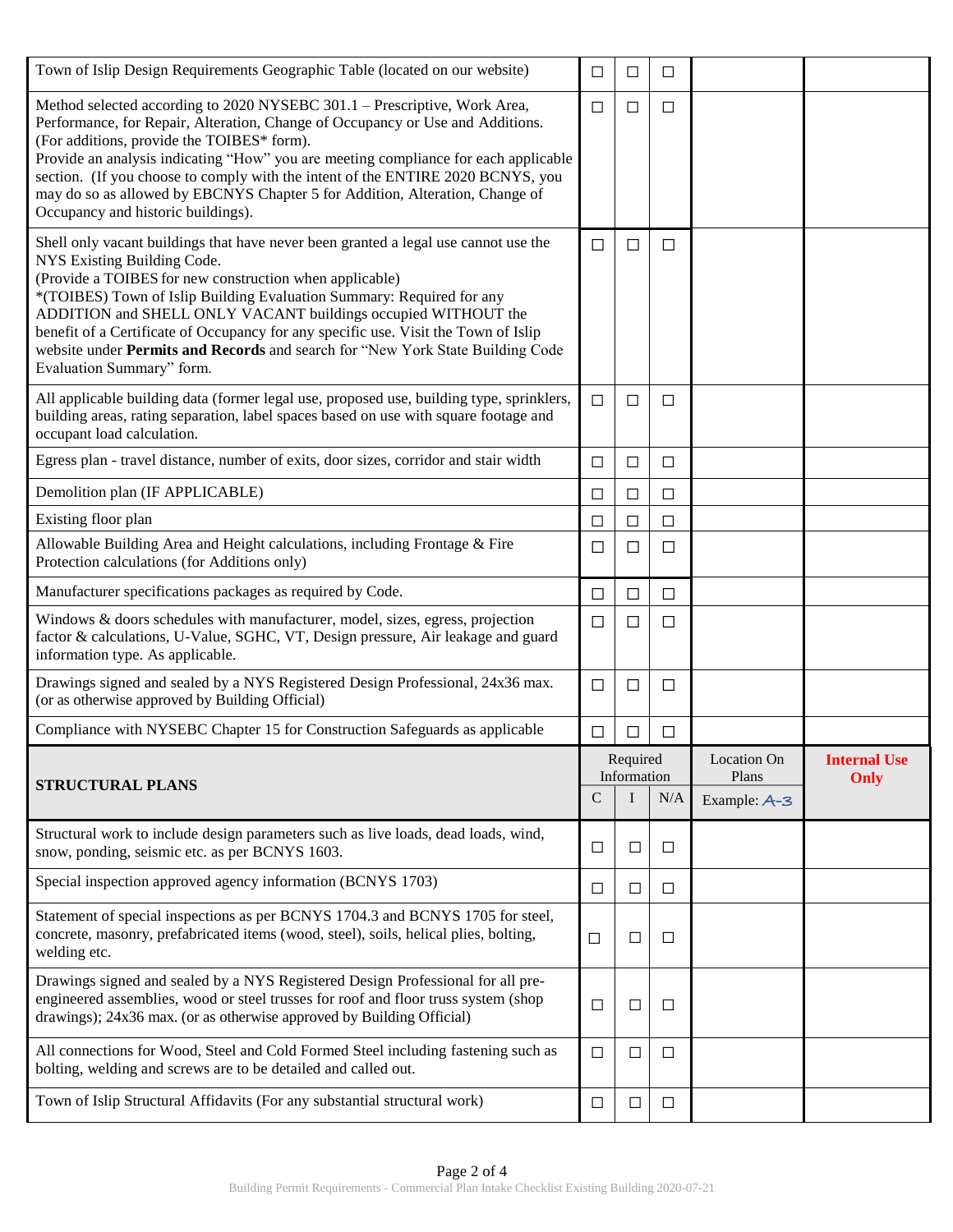| <b>MECHANICAL / ELECTRICAL / PLUMBING PLANS</b>                                                                                                                                                                                                                                                                                                                                                                    | Required<br>Information |          |        | <b>Location On</b><br>Plans | <b>Internal Use</b><br>Only |
|--------------------------------------------------------------------------------------------------------------------------------------------------------------------------------------------------------------------------------------------------------------------------------------------------------------------------------------------------------------------------------------------------------------------|-------------------------|----------|--------|-----------------------------|-----------------------------|
|                                                                                                                                                                                                                                                                                                                                                                                                                    | $\mathsf{C}$            | $\bf{I}$ | N/A    | Example: A-3                |                             |
| All applicable NYS Mechanical Code, NYS Plumbing Code sections to be referenced<br>on plans for any NEW WORK.                                                                                                                                                                                                                                                                                                      | □                       | □        | $\Box$ |                             |                             |
| <b>MECHANICAL</b> . Provide complete ductwork layout, sizes, material, connections,<br>exhaust systems, system details, unit schedules, schematics specs etc. (As applicable<br>for NEW WORK)                                                                                                                                                                                                                      | $\Box$                  | □        | $\Box$ |                             |                             |
| Outdoor air ventilation calculations (fresh air intake) for reconfiguration of spaces,<br>change of use-occupancy, and additions.                                                                                                                                                                                                                                                                                  | □                       | $\Box$   | $\Box$ |                             |                             |
| Provide Accurate HVAC units count and type of power source (For RTU's, Split<br>systems, ERV's, MUA, Kitchen hoods, Boilers, AHU, Clothes dryers etc. gas,<br>electric, oil)                                                                                                                                                                                                                                       | $\Box$                  | □        | $\Box$ |                             |                             |
| <b>ELECTRICAL.</b> Full electrical and lighting plans for any new work: Circuit panel<br>sizing & location, smoke & carbon monoxide specifications, Lighting schedule with<br>number of fixtures and number of lights/luminaires and wattages, control operation<br>narrative, daylight and sidelight drawings and calculations, interior lighting power<br>allowance calculations.                                | $\Box$                  | □        | $\Box$ |                             |                             |
| PLUMBING. Provide plumbing risers, gas supply risers, sanitary drainage, venting<br>risers with sizes, pitches and quantifying values, applicable reference standard<br>sections & tables used for design. (As applicable for NEW WORK)                                                                                                                                                                            | $\Box$                  | $\Box$   | $\Box$ |                             |                             |
| Provide plumbing fixtures type and count (for water closets, lavatories, urinals,<br>tubs/showers, sinks, service sinks, drinking fountains, dishwashers, washing<br>machines, floor sinks, floor drains etc.)                                                                                                                                                                                                     | ⊔                       | ப        | $\Box$ |                             |                             |
| <b>OTHER EQUIPMENT.</b> Accurate count and type of power source (For water<br>heaters, generators, cooking appliances, gas piping, medical gas etc.)                                                                                                                                                                                                                                                               | $\Box$                  | $\Box$   | $\Box$ |                             |                             |
|                                                                                                                                                                                                                                                                                                                                                                                                                    | Required<br>Information |          |        | <b>Location On</b><br>Plans | <b>Internal Use</b><br>Only |
| <b>ENERGY CODE</b>                                                                                                                                                                                                                                                                                                                                                                                                 |                         | I        | N/A    | Example: A-3                |                             |
| NYSECCC for Existing Buildings gives two options - clearly indicate which code is<br>being used and how the Code is met on the plans:<br>□ NYSECC CHAPTER 5 for Additions, Alterations, Repairs, Change of Use –<br>Occupancy and NYSECC Chapter 4 as applicable.<br>-or-<br>$\Box$ ASHRAE 90.1-2016                                                                                                               | □                       | ⊔        | ⊔      |                             |                             |
| Reflect all applicable mandatory sections on the plans, even if ComCheck is provided.                                                                                                                                                                                                                                                                                                                              | $\Box$                  | $\Box$   | $\Box$ |                             |                             |
| Show thermal envelope details (insulation type for walls, foundation, slab, roof / air<br>leakage, fenestration U-Factors, SHGC, air leakage of fenestration) as required by<br>the compliance path chosen.                                                                                                                                                                                                        | □                       | $\Box$   | □      |                             |                             |
| Building and Mechanical Systems:<br>Building heat / cooling loads and systems calculations<br>ANSI/ASHRAE/ACCA Standard 183 or Equal.<br>All equipment schedules, specs, sizing, features such as performance<br>٠<br>requirements, efficiency, controls, ventilation, recovery ventilation system,<br>duct plenum insulation, air systems (fans), economizers etc. As required by<br>any of the compliance paths. | $\Box$                  | $\Box$   | $\Box$ |                             |                             |
| Service water heating - Efficiency of all equipment, heat traps, piping insulation,                                                                                                                                                                                                                                                                                                                                |                         | □        | $\Box$ |                             |                             |